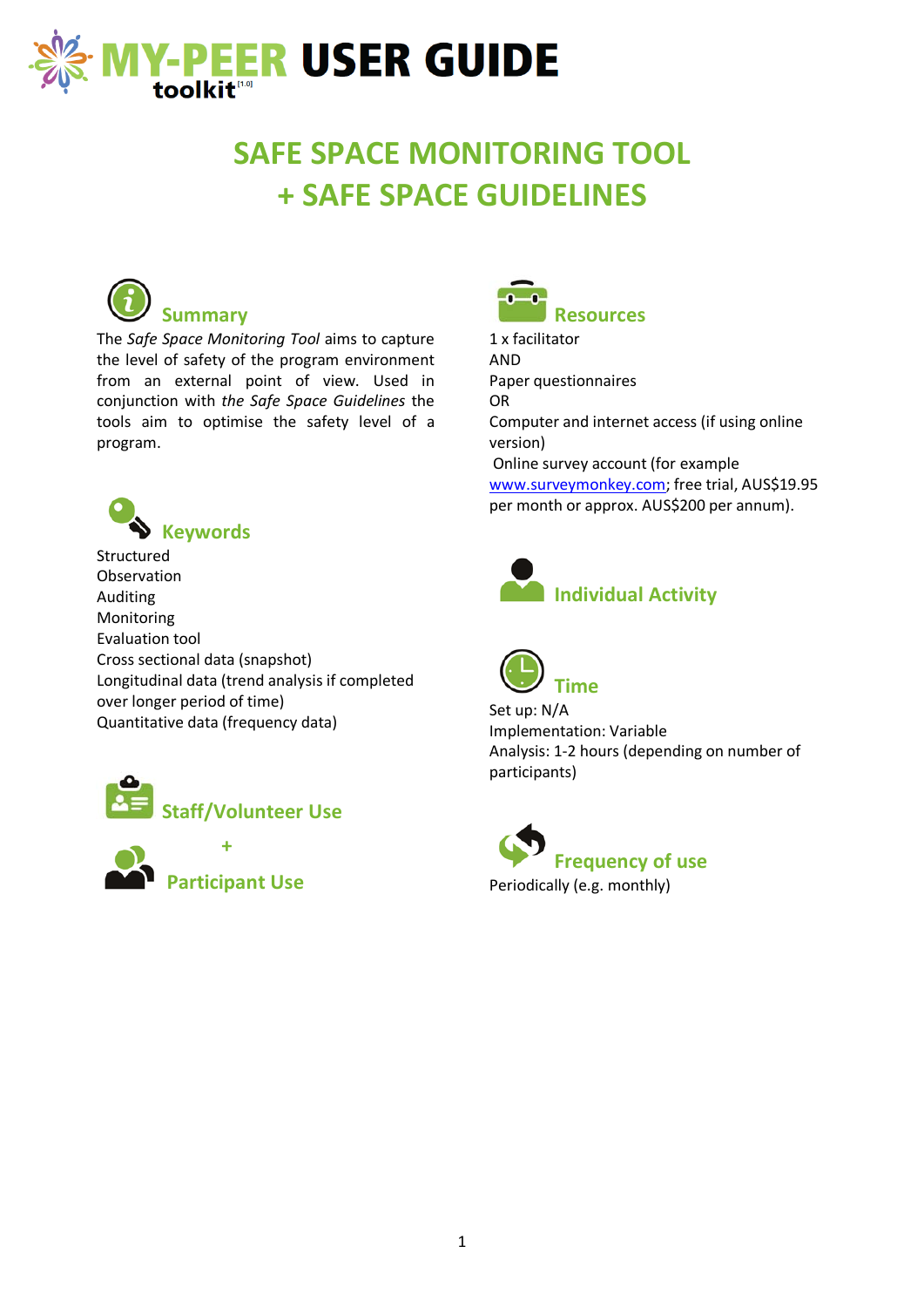



The idea behind the *Safe Space Monitoring Tool* is to capture the level of safety of the environment from an external point of view. This survey is to be completed by the program facilitator/coordinator and volunteers/peer supporters.

The *Safe Space Participant Survey Tool* aims to obtain information about the level of safety perceived from participants' point of view.

The *Safe Space Guidelines* aim to assist program coordinators in developing and maintaining a physically and psychologically safe environment for all participants. To facilitate improvement in selected program areas the guidelines are clustered into the following eight dimensions that have been identified to contribute to creating and maintaining a safe space for young people: physically safe environment, psychological and emotional safety/refuge, boundary management, ethical practice, behaviour management processes, nature of participants, staff and volunteers.

The sections of the *Safe Space Guidelines* are colour coded in the same way as in the *Safe Space Monitoring Tool*:

- 1. PHYSICALLY SAFE ENVIRONMENT
- 2. PSYCHOLOGICAL AND EMOTIONAL SAFETY/REFUGE
- 3. BOUNDARY MANAGEMENT
- 4. ETHICAL PRACTICE
	- 5. BEHAVIOUR MANAGEMENT PROCESSES
- 6. PARTICIPANTS
	- 7. STAFF/VOLUNTEERS
	- 8. SUPPORTIVE RELATIONSHIPS

Generally, if the answers 'Always' or 'Most of the time' are selected in the *Safe Space Monitoring Tool*  and *Safe Space Participant Survey*, this will indicate a positive and safe environment is currently being maintained within the program. (However, it may be that in certain situations selecting 'Occasionally' or 'Never' does not necessarily imply that any action is required in order to change something. For example, staff and/or volunteers may not be observed to constantly enforce positive group norms and rules as participants are contributing to uphold these by themselves.)

Based on the obtained results from the *Safe Space Monitoring Tool* and/or the *Safe Space Participant Survey* the program coordinator then has to make a decision whether they need to be acted upon.

After the survey has been administered to participants, the frequency of responses for each item are counted and summarised. A majority of negative answers will more likely indicate the lack of an important factor that contributes to creating a safe space and that action to improve the situation is required. However, it is important to be aware of that if negative answers are reported by single participants only, this may still implicate that action is required.

If program areas are identified as areas that need improvement in the *Safe Space Monitoring Tool,* the last column cross-references to the relevant sections of the *Safe Space Guidelines* for possible resolution strategies.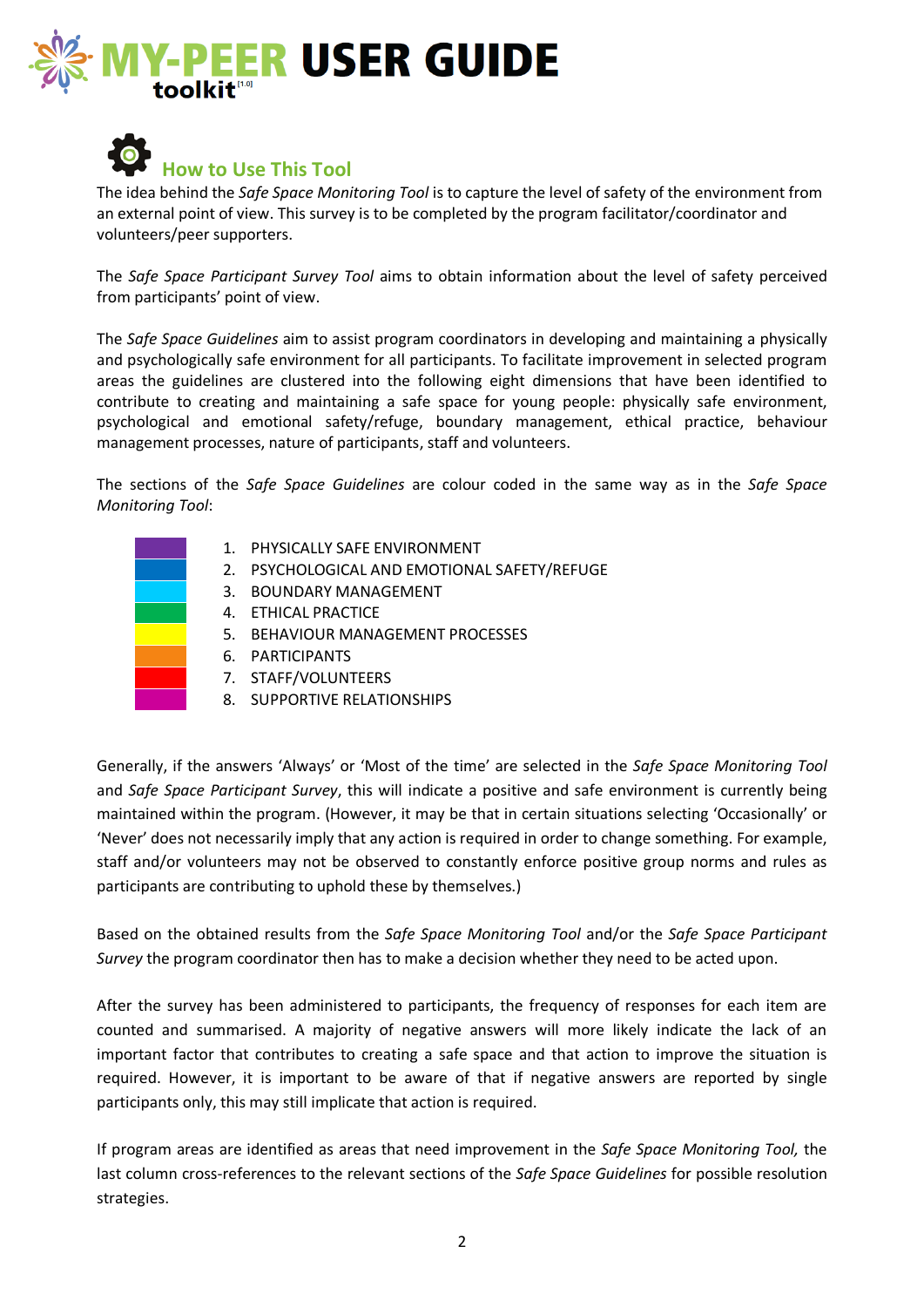

## **Suggested Uses**

The *Safe Space Monitoring Tool* and the *Safe Space Guidelines* are structured paper-based surveys which are to be completed by the program facilitator/coordinator and volunteers/peer supporters. The *Safe Space Participant Survey* is a paper-based survey intended to be completed by participants.



#### **Complementary Tools**

The *Safe Space Monitoring Tool* and *Safe Space Guidelines* provide data from the perspective of the program facilitator and volunteers. To compare if external observations of the space accurately reflect the situation as it is perceived by those accessing the services, the tool can be used in combination with the *Safe Space Participant Survey* to collect data from participants.

# **Implementation Tips**

- Having more than one facilitator complete the tool can help ensure all incidents of behaviour are recorded. However, implementation of the tool is recommended even if it this is not feasible.
- The *Safe Space Participant Tool* represents a more traditional form of evaluation. For programs who wish to use more alternative evaluation methods the items of the survey may be extracted and incorporated into other creative evaluation strategies.
- The *Safe Space Guidelines* may be used as a check list to improve a program's safety on a whole, or to target only specific program areas that have been identified with the *Safe Space Monitoring* and/or *Participant Survey Tool* to be lacking in particular components.
- While the surveys may be used individually it is recommended to administer both as this will assist in gaining a clearer picture of the situation, to substantiate the results, and to implement improvement strategies in a comprehensive manner.



**Links** [Safe Space Guidelines](http://www.mypeer.org.au/program-evaluation-tools/safe-space-monitoring-tools-guidelines) [Safe Space Monitoring Tool](http://www.mypeer.org.au/program-evaluation-tools/safe-space-monitoring-tools-guidelines) [Safe Space Participant Survey](http://www.mypeer.org.au/program-evaluation-tools/safe-space-monitoring-tools-guidelines)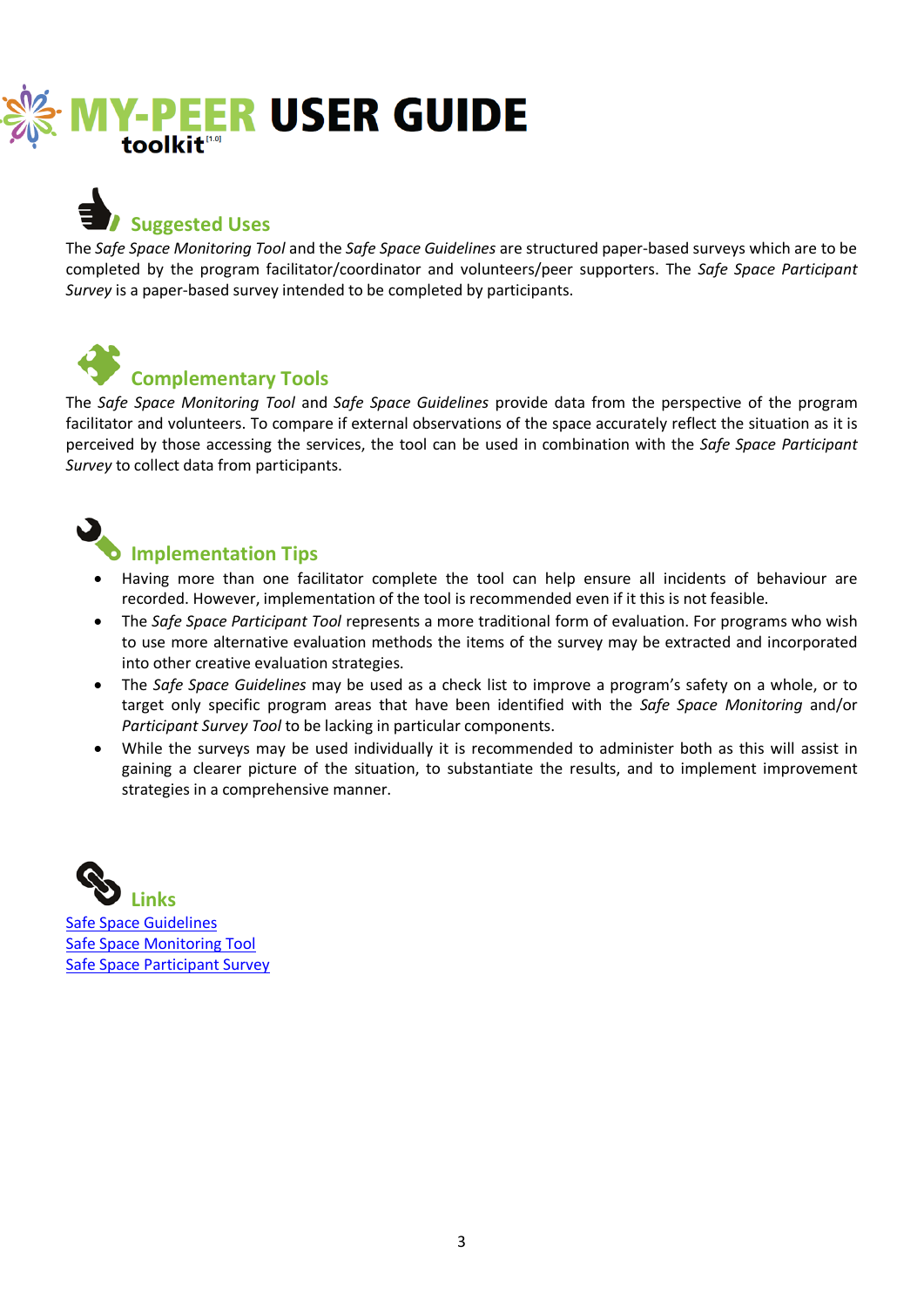

## **SAFE SPACE MONITORING TOOL - STAFF**

| <b>Group Indicators</b>                                                      | <b>Always</b> | <b>Most of</b><br>the time | <b>Occasio-</b><br>nally | <b>Never</b> | <b>Action</b><br><b>Needed Y/N</b> | <b>Relevant Sections of Safe</b><br><b>Space Guidelines</b> |    |    |
|------------------------------------------------------------------------------|---------------|----------------------------|--------------------------|--------------|------------------------------------|-------------------------------------------------------------|----|----|
| Environment has a positive vibe.                                             |               |                            |                          |              |                                    | 2.                                                          | 6. | 8. |
| High repeat attendance.                                                      |               |                            |                          |              |                                    | 1.                                                          | 2. |    |
| Participants are inclusive of others when engaged in program                 |               |                            |                          |              |                                    | 2.                                                          | 5. |    |
| activities.                                                                  |               |                            |                          |              |                                    |                                                             |    |    |
| Participants show respect for each other.                                    |               |                            |                          |              |                                    | 2.                                                          | 5. |    |
| Participants show respect for staff/volunteers.                              |               |                            |                          |              |                                    | 2.                                                          | 5. |    |
| Participants show respect for diversity and express non-                     |               |                            |                          |              |                                    | 2.                                                          | 5. |    |
| judgmental attitudes.                                                        |               |                            |                          |              |                                    |                                                             |    |    |
| Volunteers adhere to their role descriptions and limitations                 |               |                            |                          |              |                                    | 3.                                                          | 7. |    |
| (e.g. providing support without counseling).                                 |               |                            |                          |              |                                    |                                                             |    |    |
| Relationships between participants and volunteers are within                 |               |                            |                          |              |                                    | 3.                                                          | 7. |    |
| appropriate program boundaries.                                              |               |                            |                          |              |                                    |                                                             |    |    |
| Any relationships between participants do not impact                         |               |                            |                          |              |                                    | 3.                                                          |    |    |
| negatively on the group.                                                     |               |                            |                          |              |                                    |                                                             |    |    |
| Staff/volunteers act as positive role models to uphold group                 |               |                            |                          |              |                                    | 4.                                                          | 5. | 7. |
| norms and rules.                                                             |               |                            |                          |              |                                    |                                                             |    |    |
| Participants adhere to program rules/guidelines.                             |               |                            |                          |              |                                    | 4.                                                          | 5. |    |
| Young people use positive conflict resolution strategies to                  |               |                            |                          |              |                                    | 5.                                                          |    |    |
| resolve issues if they arise.                                                |               |                            |                          |              |                                    |                                                             |    |    |
| Peers actively promote positive group norms.                                 |               |                            |                          |              |                                    | 5.                                                          |    |    |
| <b>Individual Indicators</b>                                                 | <b>Always</b> | <b>Most of</b><br>the time | <b>Occasio-</b><br>nally | <b>Never</b> | <b>Action</b><br><b>Needed Y/N</b> | <b>Relevant Sections of Safe</b><br><b>Space Guidelines</b> |    |    |
| Participants are open about their personal beliefs and                       |               |                            |                          |              |                                    | 4.                                                          | 6. |    |
| identities.                                                                  |               |                            |                          |              |                                    |                                                             |    |    |
| Participants disclose personal information appropriately to                  |               |                            |                          |              |                                    | 3.                                                          | 4. | 8. |
| each other and to volunteers.                                                |               |                            |                          |              |                                    |                                                             |    |    |
| Participants provide feedback on program services.                           |               |                            |                          |              |                                    | 5.                                                          | 8. |    |
| Participants are observed to actively seek help and ask for peer<br>support. |               |                            |                          |              |                                    | 8.                                                          |    |    |
| <b>Physical Indicators</b>                                                   | <b>Always</b> | <b>Most of</b><br>the time | <b>Occasio-</b><br>nally | <b>Never</b> | <b>Action</b><br><b>Needed Y/N</b> | <b>Relevant Sections of Safe</b><br><b>Space Guidelines</b> |    |    |
| Setting is secure and free from physical hazards.                            |               |                            |                          |              |                                    | 1.                                                          | 2. |    |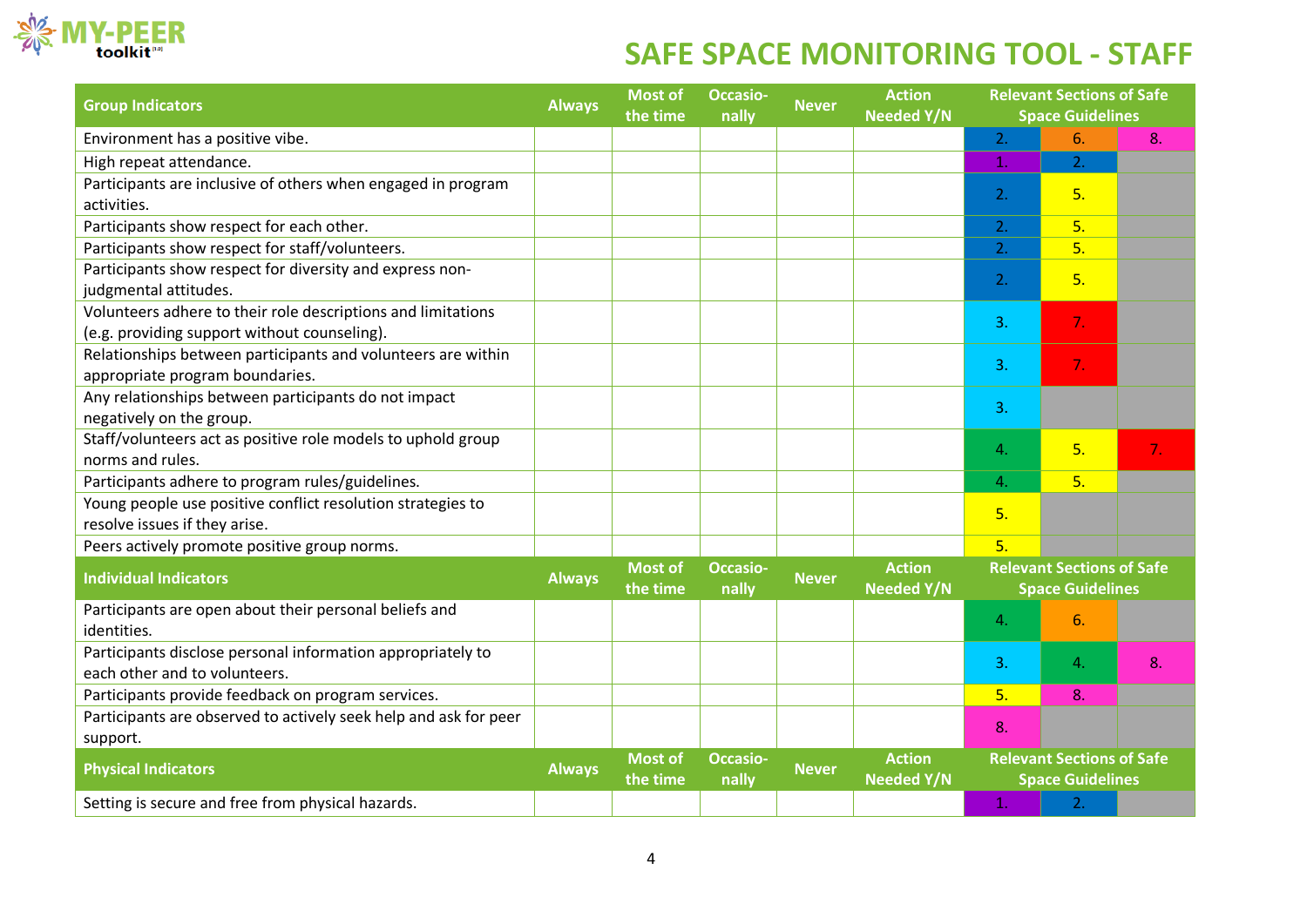

#### **SAFE SPACE PARTICIPANT SURVEY TOOL**

- The purpose of this questionnaire is to collect some feedback from participants involved in the ....................................................... about their perception of the program's environment.
- Your answers are confidential and anonymous.
- Please read every item and then select the response that best describes the way how you feel about each statement.
- The comment box at the end allows you to make any kind of remarks, for example if you need to give more detailed information to explain your answer, or if a question is unclear, unfeasible, unrealistic, inappropriate, annoying or problematic to you in any way and why, so that we can improve the survey.

| <b>ITEMS</b>                                                                                         | <b>ALWAYS</b> | <b>MOST OF</b><br>THE TIME | <b>OCCASIO-</b><br><b>NALLY</b> | <b>NEVER</b> | <b>COMMENTS</b> |
|------------------------------------------------------------------------------------------------------|---------------|----------------------------|---------------------------------|--------------|-----------------|
| The program space has a positive vibe that makes me feel welcomed.                                   |               |                            |                                 |              |                 |
| I feel included in program activities by other participants.                                         |               |                            |                                 |              |                 |
| I feel respected by the other participants in the group.                                             |               |                            |                                 |              |                 |
| I feel that I can express my opinions and be who I am without being<br>judged by others.             |               |                            |                                 |              |                 |
| I feel that I am able to disclose personal information to other peers<br>and to the peer supporters. |               |                            |                                 |              |                 |
| I feel that I am able provide feedback on program services freely.                                   |               |                            |                                 |              |                 |
| I feel that I am able to ask the peer supporters and program facilitator<br>for help and support.    |               |                            |                                 |              |                 |
| I feel that all program staff are non-judgmental and make me feel<br>welcomed and respected.         |               |                            |                                 |              |                 |
| I feel that the organisation and other staff members are supportive of<br>the program.               |               |                            |                                 |              |                 |
| I am aware of the program guidelines/rules and norms.                                                |               |                            |                                 |              |                 |
| I actively contribute to promote the group norms.                                                    |               |                            |                                 |              |                 |
| My relationship to the peer supporters stays within the program<br>boundaries.                       |               |                            |                                 |              |                 |
| I feel that the program setting is physically safe.                                                  |               |                            |                                 |              |                 |
| I feel that I am able to access and leave the program facilities without<br>fear of being harassed.  |               |                            |                                 |              |                 |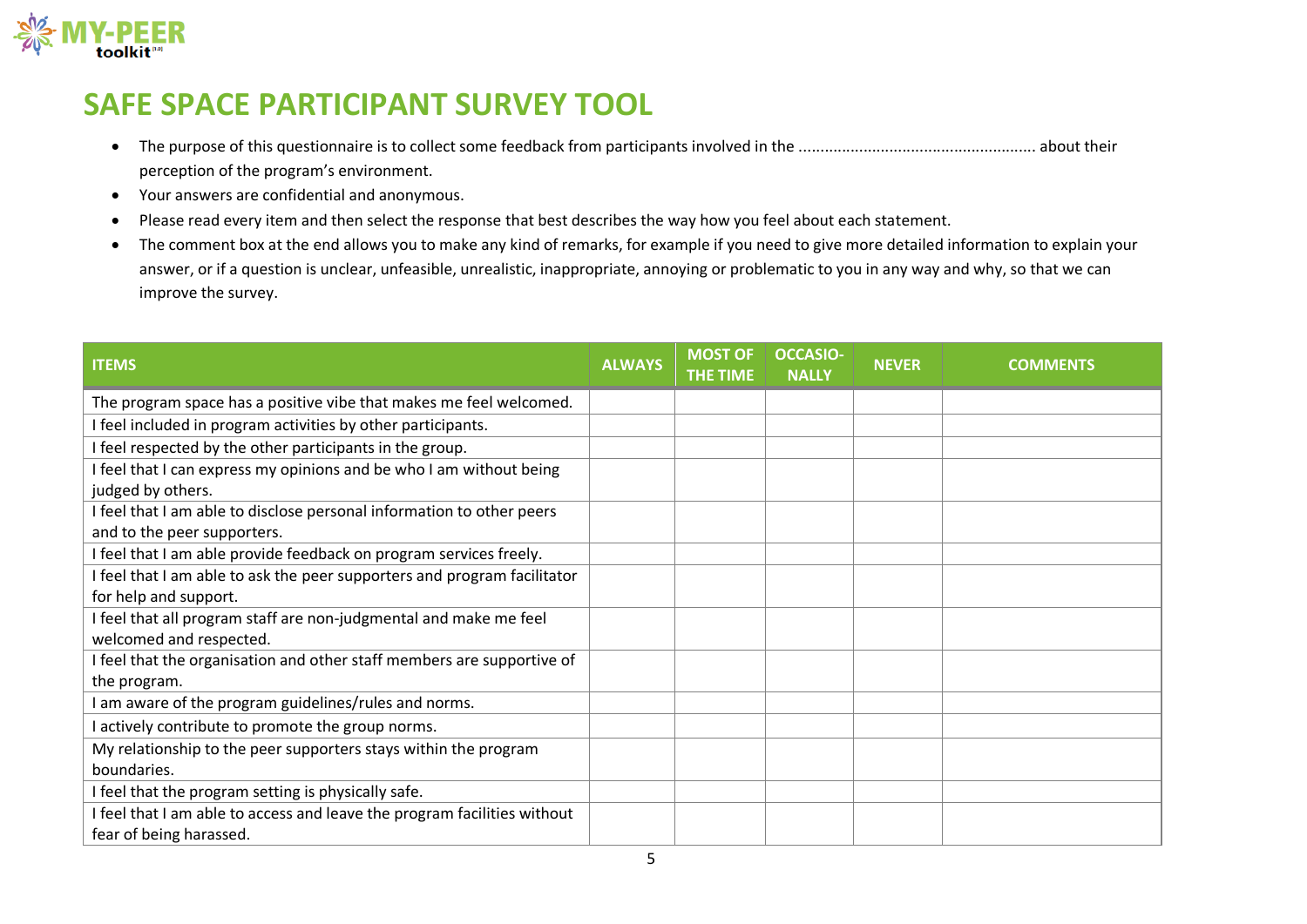## **SAFE SPACE GUIDELINES**



| <b>PHYSICALLY SAFE ENVIRONMENT (N/A for Online Programs)</b><br>1.                                                                                                                                                                                                                                                      | <b>YES</b> | <b>NO</b> |
|-------------------------------------------------------------------------------------------------------------------------------------------------------------------------------------------------------------------------------------------------------------------------------------------------------------------------|------------|-----------|
| The neighborhood of the program is safe for participants to access and leave the<br>facilities at any time of the day without risk.                                                                                                                                                                                     |            |           |
| Program develops and manages effective arrival and departure procedures and<br>plans for safe travel to and from program.                                                                                                                                                                                               |            |           |
| Program provides adequate security and surveillance to ensure building remains<br>secure during and outside program hours.                                                                                                                                                                                              |            |           |
| Appropriate measures are taken to protect individual's privacy. For example,<br>program is sensitive to potential stigma associated with the target group and<br>ensures that participants are not exposed to any discrimination or harassment e.g.<br>from other groups using the same space.                          |            |           |
| Program implements policies on maintaining physical safety within the program<br>limits for all participants.                                                                                                                                                                                                           |            |           |
| PSYCHOLOGICAL AND EMOTIONAL SAFETY/REFUGE<br>2.                                                                                                                                                                                                                                                                         | <b>YES</b> | <b>NO</b> |
| Program implements policies on maintaining psychological safety within the<br>program limits for all participants, e.g. zero tolerance of harassment/bullying.                                                                                                                                                          |            |           |
| Program practices ensure safe peer group interaction and prevents unsafe or<br>confrontational peer interactions (e.g. harassment, bullying, violence) in order to<br>maintain safety for other service users (e.g. moderation/monitoring of group<br>discussions/online chat on the appropriateness of their content). |            |           |
| 3.<br><b>BOUNDARY MANAGEMENT</b>                                                                                                                                                                                                                                                                                        | <b>YES</b> | <b>NO</b> |
| Roles, responsibilities and expectations of staff/volunteers inside and outside the<br>program are clearly communicated to all staff/volunteers/participants.                                                                                                                                                           |            |           |
|                                                                                                                                                                                                                                                                                                                         |            |           |
| Guidelines are in place on the management of emotional, physical and<br>professional boundaries:<br>between peers                                                                                                                                                                                                       |            |           |
| between staff/volunteers                                                                                                                                                                                                                                                                                                |            |           |
| between peers and staff/volunteers.                                                                                                                                                                                                                                                                                     |            |           |
| Volunteers/peer supporters are clearly distinguished from their peers e.g. wearing<br>shirts/badges in face to face programs, icons/colours/names in online spaces.                                                                                                                                                     |            |           |
| Support is available to provide staff/volunteers with advice and assist them in<br>difficult boundary management situations.                                                                                                                                                                                            |            |           |
| Program provides training for staff/volunteers to assist in boundary management<br>(e.g. recognising signs of boundary conflicts).                                                                                                                                                                                      |            |           |
| <b>ETHICAL PRACTICE</b><br>4.                                                                                                                                                                                                                                                                                           | <b>YES</b> | <b>NO</b> |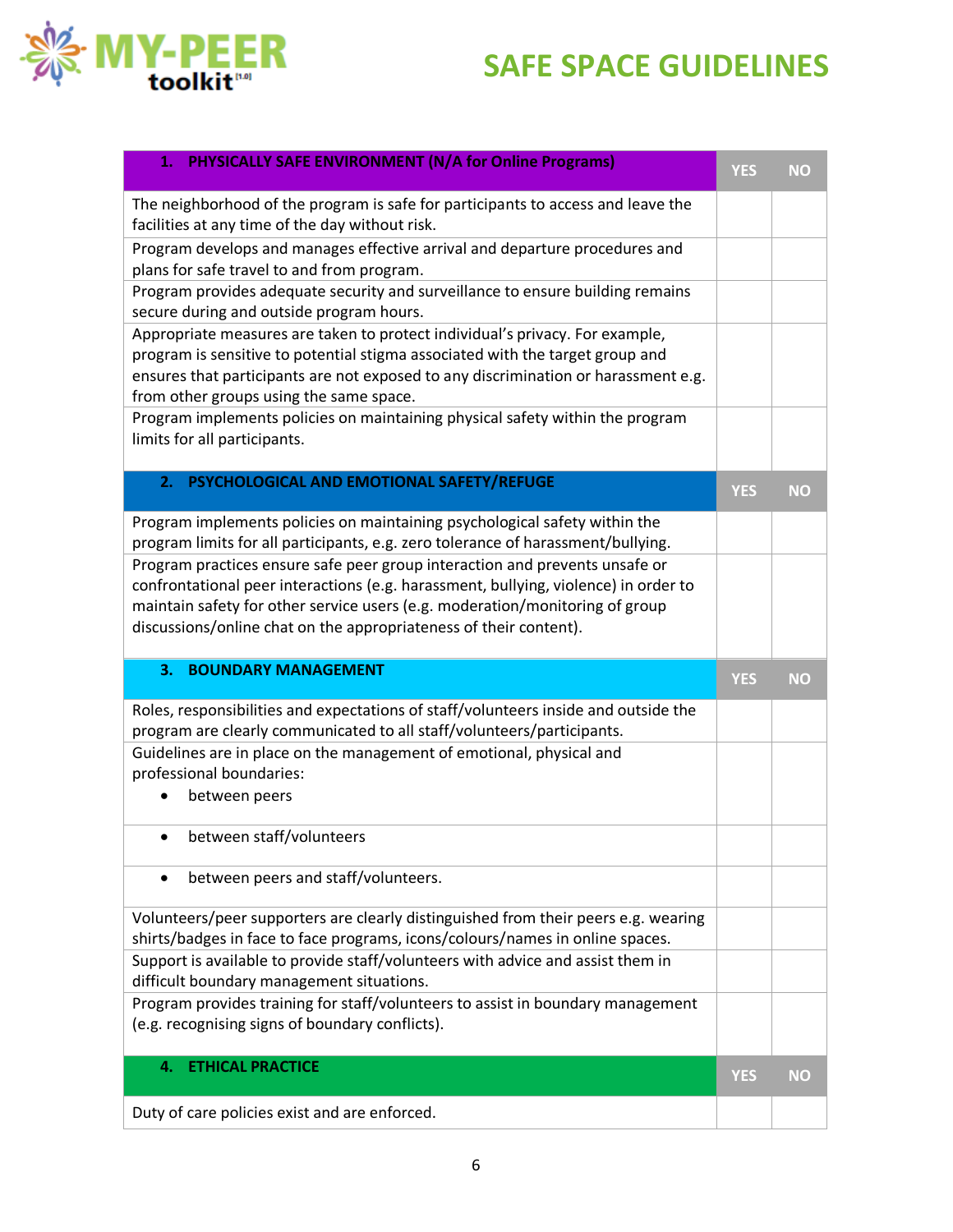

| Program establishes, maintains and communicates code of conduct to                           |            |           |
|----------------------------------------------------------------------------------------------|------------|-----------|
| participants, staff, and their families.                                                     |            |           |
| Program manager/facilitator is aware of, records, and informs staff of special               |            |           |
| health needs and ensures participants are aware of support services if needed.               |            |           |
| Confidentiality of personal data is assured.                                                 |            |           |
| Program has guidelines and specified procedures in place that outline the                    |            |           |
| management and secure storage of confidential information.                                   |            |           |
| Program provides clear instructions on managing confidential information for                 |            |           |
| staff/volunteers.                                                                            |            |           |
| Program has standard procedures in place of how service users are informed                   |            |           |
| about the program's confidentiality commitments (e.g. through signage, handouts,             |            |           |
| discussion).                                                                                 |            |           |
|                                                                                              |            |           |
| <b>BEHAVIOUR MANAGEMENT PROCESSES</b><br>5.                                                  |            |           |
|                                                                                              | <b>YES</b> | <b>NO</b> |
| Expectations of behaviour are communicated and reinforced e.g. through signage,              |            |           |
| handouts, discussion.                                                                        |            |           |
| Group rules/norms for behaviour are established and communicated. They                       |            |           |
| include respect for others, being non judgmental and inclusive, constructive                 |            |           |
| feedback etc.                                                                                |            |           |
| Program applies rewards and consequences for participant behaviour                           |            |           |
|                                                                                              |            |           |
| appropriately and consistently.                                                              |            |           |
| At least one facilitator exists who represents an authoritative figure and                   |            |           |
| participants respect.                                                                        |            |           |
|                                                                                              |            |           |
| Program encourages participants to interact with one another in positive ways.               |            |           |
|                                                                                              |            |           |
| <b>6. PARTICIPANTS</b>                                                                       | <b>YES</b> | <b>NO</b> |
|                                                                                              |            |           |
| Program/virtual space is continuously monitored/moderated to ensure the space                |            |           |
| remains positive and safe.                                                                   |            |           |
| Participants comment they feel safe in the space.                                            |            |           |
| Participants report to feel comfortable talking about sensitive or embarrassing              |            |           |
| topics, experimenting with their image to elicit feedback from peers etc.                    |            |           |
| Program culture allows participants to take initiative and explore their interests           |            |           |
| without judgment.                                                                            |            |           |
| Program encourages a youth participation approach that supports youth                        |            |           |
| autonomy and increases youth empowerment.                                                    |            |           |
| Constructive feedback from participants is actively sought.                                  |            |           |
|                                                                                              |            |           |
| <b>STAFF/VOLUNTEERS</b><br>7.                                                                | <b>YES</b> | <b>NO</b> |
|                                                                                              |            |           |
| Program provides appropriate training for all staff, facilitators, moderators, and/or        |            |           |
| volunteers.                                                                                  |            |           |
| Opportunities for supervision and feedback are available at all levels.                      |            |           |
| All staff/volunteers are selected based on stringent screening procedures.                   |            |           |
| All staff who may come in contact with program participants, e.g. from other parts           |            |           |
| of the organisation, are non-judgmental and make participants feel welcome and<br>respected. |            |           |